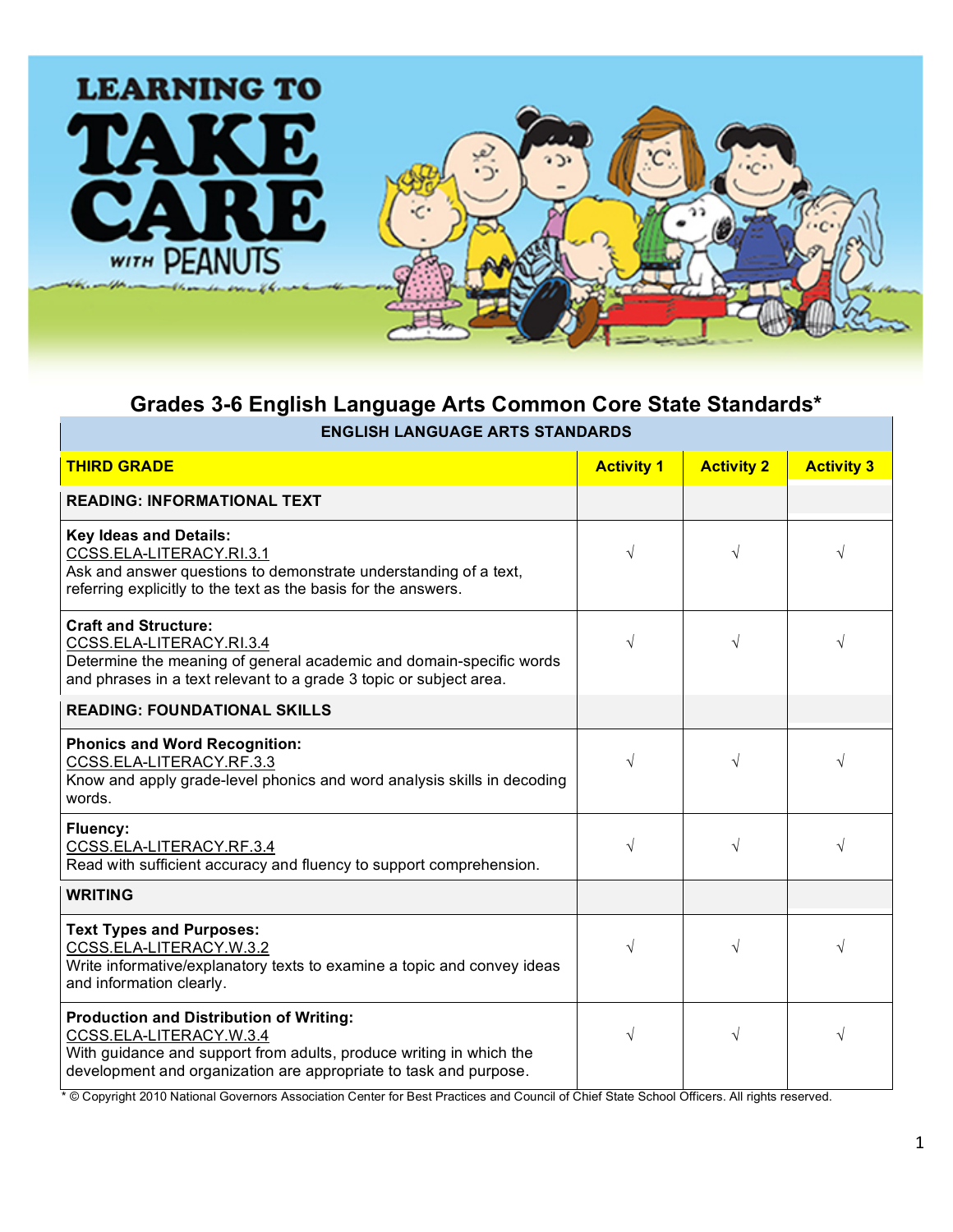| and phrases based on grade 3 reading and content, choosing flexibly<br>from a range of strategies.                                                                                                                                                                                                                                  |            |            |   |
|-------------------------------------------------------------------------------------------------------------------------------------------------------------------------------------------------------------------------------------------------------------------------------------------------------------------------------------|------------|------------|---|
| <b>Vocabulary Acquisition and Use:</b><br>CCSS.ELA-LITERACY.L.3.4<br>Determine or clarify the meaning of unknown and multiple-meaning word                                                                                                                                                                                          | $\sqrt{}$  | $\sqrt{ }$ | √ |
| Knowledge of Language:<br>CCSS.ELA-LITERACY.L.3.3<br>Use knowledge of language and its conventions when writing, speaking,<br>reading, or listening.                                                                                                                                                                                | √          | V          | V |
| <b>Conventions of Standard English:</b><br>CCSS.ELA-LITERACY.L.3.1<br>Demonstrate command of the conventions of standard English grammar<br>and usage when writing or speaking.<br>CCSS.ELA-LITERACY.L.3.2<br>Demonstrate command of the conventions of standard English<br>capitalization, punctuation, and spelling when writing. | V<br>V     | $\sqrt{ }$ | V |
| <b>LANGUAGE</b>                                                                                                                                                                                                                                                                                                                     |            |            |   |
| <b>Comprehension and Collaboration:</b><br>CCSS.ELA-LITERACY.SL.3.1<br>Engage effectively in a range of collaborative discussions (one-on-one, in<br>groups, and teacher-led) with diverse partners on grade 3 topics and<br>texts, building on others' ideas and expressing their own clearly.                                     | $\sqrt{ }$ | $\sqrt{ }$ | V |
| <b>SPEAKING &amp; LISTENING</b>                                                                                                                                                                                                                                                                                                     |            |            |   |
| <b>Research to Build and Present Knowledge:</b><br>CCSS.ELA-LITERACY.W.3.8<br>Recall information from experiences or gather information from print and<br>digital sources; take brief notes on sources and sort evidence into<br>provided categories.                                                                               | $\sqrt{}$  | $\sqrt{}$  |   |
|                                                                                                                                                                                                                                                                                                                                     |            |            |   |

| READING: INFORMATIONAL TEXT                                                                                                                                                                         |  |  |
|-----------------------------------------------------------------------------------------------------------------------------------------------------------------------------------------------------|--|--|
| <b>Key Ideas and Details:</b><br>CCSS.ELA-LITERACY.RI.4.1<br>Refer to details and examples in a text when explaining what the text<br>says explicitly and when drawing inferences from the text.    |  |  |
| <b>Craft and Structure:</b><br>CCSS.ELA-LITERACY.RI.4.4<br>Determine the meaning of general academic and domain-specific words<br>or phrases in a text relevant to a grade 4 topic or subject area. |  |  |
| <b>READING: FOUNDATIONAL SKILLS</b>                                                                                                                                                                 |  |  |
| <b>Phonics and Word Recognition:</b><br>CCSS.ELA-LITERACY.RF.4.3<br>Know and apply grade-level phonics and word analysis skills in decoding<br>words.                                               |  |  |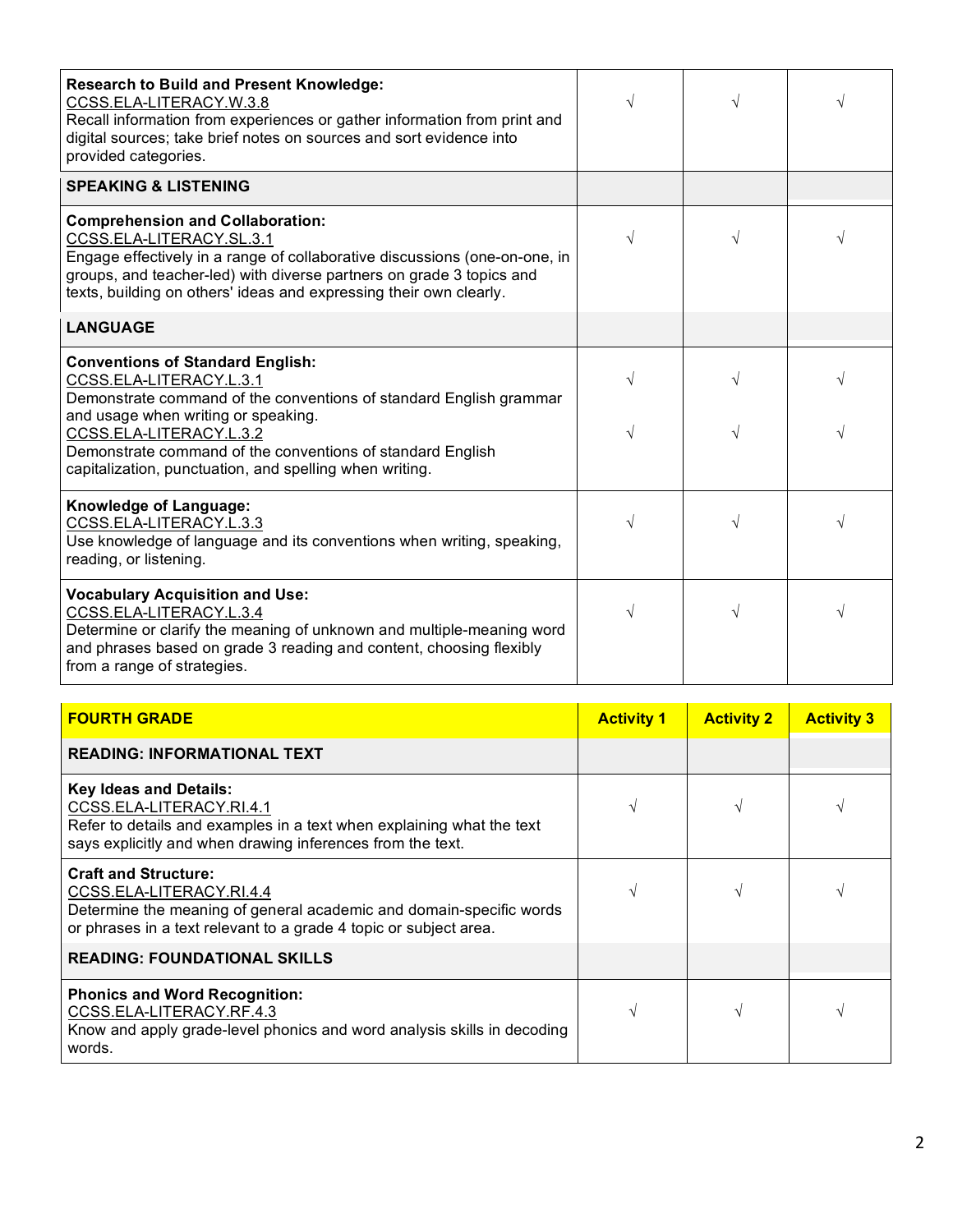| <b>Fluency:</b><br>CCSS.ELA-LITERACY.RF.4.4<br>Read with sufficient accuracy and fluency to support comprehension.                                                                                                                                                                              | √                 | V                 |                   |
|-------------------------------------------------------------------------------------------------------------------------------------------------------------------------------------------------------------------------------------------------------------------------------------------------|-------------------|-------------------|-------------------|
| <b>WRITING</b>                                                                                                                                                                                                                                                                                  |                   |                   |                   |
| <b>Text Types and Purposes:</b><br>CCSS.ELA-LITERACY.W.4.2<br>Write informative/explanatory texts to examine a topic and convey ideas<br>and information clearly.                                                                                                                               | √                 |                   |                   |
| <b>Production and Distribution of Writing:</b><br>CCSS.ELA-LITERACY.W.4.4<br>Produce clear and coherent writing in which the development and<br>organization are appropriate to task, purpose, and audience.                                                                                    | $\sqrt{ }$        | V                 |                   |
| <b>Research to Build and Present Knowledge:</b><br>CCSS.ELA-LITERACY.W.4.8<br>Recall relevant information from experiences or gather relevant<br>information from print and digital sources; take notes and categorize<br>information, and provide a list of sources.                           | √                 |                   |                   |
| <b>SPEAKING &amp; LISTENING</b>                                                                                                                                                                                                                                                                 |                   |                   |                   |
| <b>Comprehension and Collaboration:</b><br>CCSS.ELA-LITERACY.SL.4.1<br>Engage effectively in a range of collaborative discussions (one-on-one,<br>in groups, and teacher-led) with diverse partners on grade 4 topics and<br>texts, building on others' ideas and expressing their own clearly. | √                 |                   |                   |
| <b>LANGUAGE</b>                                                                                                                                                                                                                                                                                 |                   |                   |                   |
| <b>Conventions of Standard English:</b><br>CCSS.ELA-LITERACY.L.4.1<br>Demonstrate command of the conventions of standard English grammar<br>and usage when writing or speaking.                                                                                                                 | $\sqrt{}$         |                   |                   |
| CCSS.ELA-LITERACY.L.4.2<br>Demonstrate command of the conventions of standard English<br>capitalization, punctuation, and spelling when writing.                                                                                                                                                | √                 |                   |                   |
| Knowledge of Language:<br>CCSS.ELA-LITERACY.L.4.3<br>Use knowledge of language and its conventions when writing, speaking,<br>reading, or listening.                                                                                                                                            | √                 | V                 | V                 |
| <b>Vocabulary Acquisition and Use:</b><br>CCSS.ELA-LITERACY.L.4.4<br>Determine or clarify the meaning of unknown and multiple-meaning<br>words and phrases based on grade 4 reading and content, choosing<br>flexibly from a range of strategies.                                               | $\sqrt{}$         | √                 | V                 |
| <b>FIFTH GRADE</b>                                                                                                                                                                                                                                                                              | <b>Activity 1</b> | <b>Activity 2</b> | <b>Activity 3</b> |
| <b>READING: INFORMATIONAL TEXT</b>                                                                                                                                                                                                                                                              |                   |                   |                   |
| Key Ideas and Details:                                                                                                                                                                                                                                                                          |                   |                   |                   |

| <b>Key Ideas and Details:</b>                                   |  |  |
|-----------------------------------------------------------------|--|--|
| CCSS.ELA-LITERACY.RI.5.1                                        |  |  |
| Quote accurately from a text when explaining what the text says |  |  |
| explicitly and when drawing inferences from the text.           |  |  |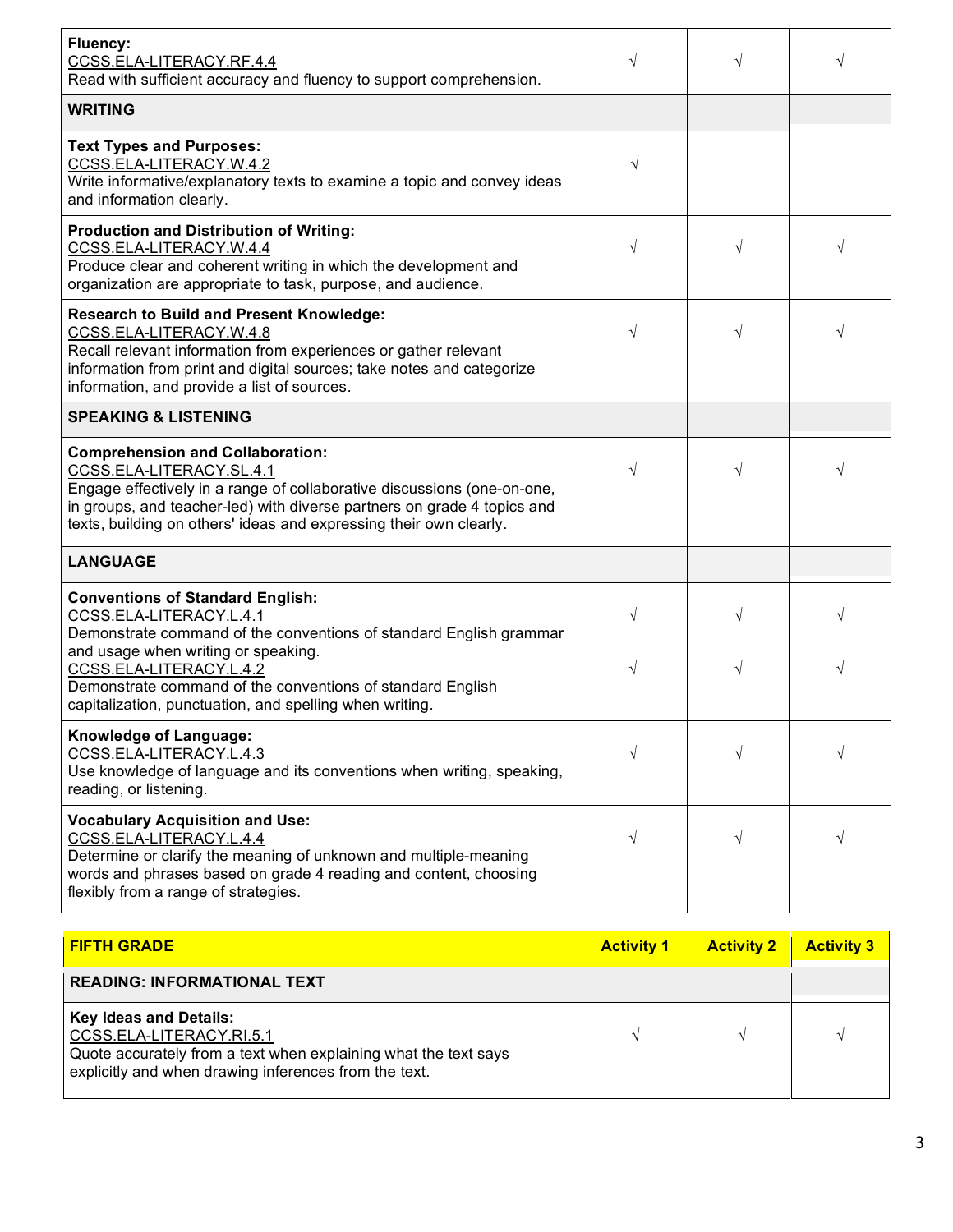| <b>Craft and Structure:</b><br>CCSS.ELA-LITERACY.RI.5.4<br>Determine the meaning of general academic and domain-specific words<br>or phrases in a text relevant to a grade 5 topic or subject area.                                                                                             |            |           |   |
|-------------------------------------------------------------------------------------------------------------------------------------------------------------------------------------------------------------------------------------------------------------------------------------------------|------------|-----------|---|
| Integration of Knowledge and Ideas:<br>CCSS.ELA-LITERACY.RI.5.7<br>Draw on information from multiple print or digital sources, demonstrating<br>the ability to locate an answer to a question quickly or to solve a problem<br>efficiently.                                                     |            |           |   |
| <b>READING: FOUNDATIONAL SKILLS</b>                                                                                                                                                                                                                                                             |            |           |   |
| <b>Phonics and Word Recognition:</b><br>CCSS.ELA-LITERACY.RF.5.3<br>Know and apply grade-level phonics and word analysis skills in decoding<br>words.                                                                                                                                           |            |           |   |
| Fluency:<br>CCSS.ELA-LITERACY.RF.5.4<br>Read with sufficient accuracy and fluency to support comprehension.                                                                                                                                                                                     |            |           |   |
| <b>WRITING</b>                                                                                                                                                                                                                                                                                  |            |           |   |
| <b>Text Types and Purposes:</b><br>CCSS.ELA-LITERACY.W.5.2<br>Write informative/explanatory texts to examine a topic and convey ideas<br>and information clearly.                                                                                                                               |            |           |   |
| <b>Production and Distribution of Writing:</b><br>CCSS.ELA-LITERACY.W.5.4<br>Produce clear and coherent writing in which the development and<br>organization are appropriate to task, purpose, and audience.                                                                                    |            |           |   |
| <b>Research to Build and Present Knowledge:</b><br>CCSS.ELA-LITERACY.W.5.8<br>Recall relevant information from experiences or gather relevant<br>information from print and digital sources; summarize or paraphrase<br>information in notes and finished work and provide a list of sources.   |            | $\sqrt{}$ | V |
| <b>SPEAKING &amp; LISTENING</b>                                                                                                                                                                                                                                                                 |            |           |   |
| <b>Comprehension and Collaboration:</b><br>CCSS.ELA-LITERACY.SL.5.1<br>Engage effectively in a range of collaborative discussions (one-on-one,<br>in groups, and teacher-led) with diverse partners on grade 5 topics and<br>texts, building on others' ideas and expressing their own clearly. | $\sqrt{ }$ |           |   |
| <b>LANGUAGE</b>                                                                                                                                                                                                                                                                                 |            |           |   |
| <b>Conventions of Standard English:</b><br>CCSS.ELA-LITERACY.L.5.1<br>Demonstrate command of the conventions of standard English grammar<br>and usage when writing or speaking.<br>CCSS.ELA-LITERACY.L.5.2<br>Demonstrate command of the conventions of standard English                        |            |           |   |
| capitalization, punctuation, and spelling when writing.                                                                                                                                                                                                                                         |            |           |   |